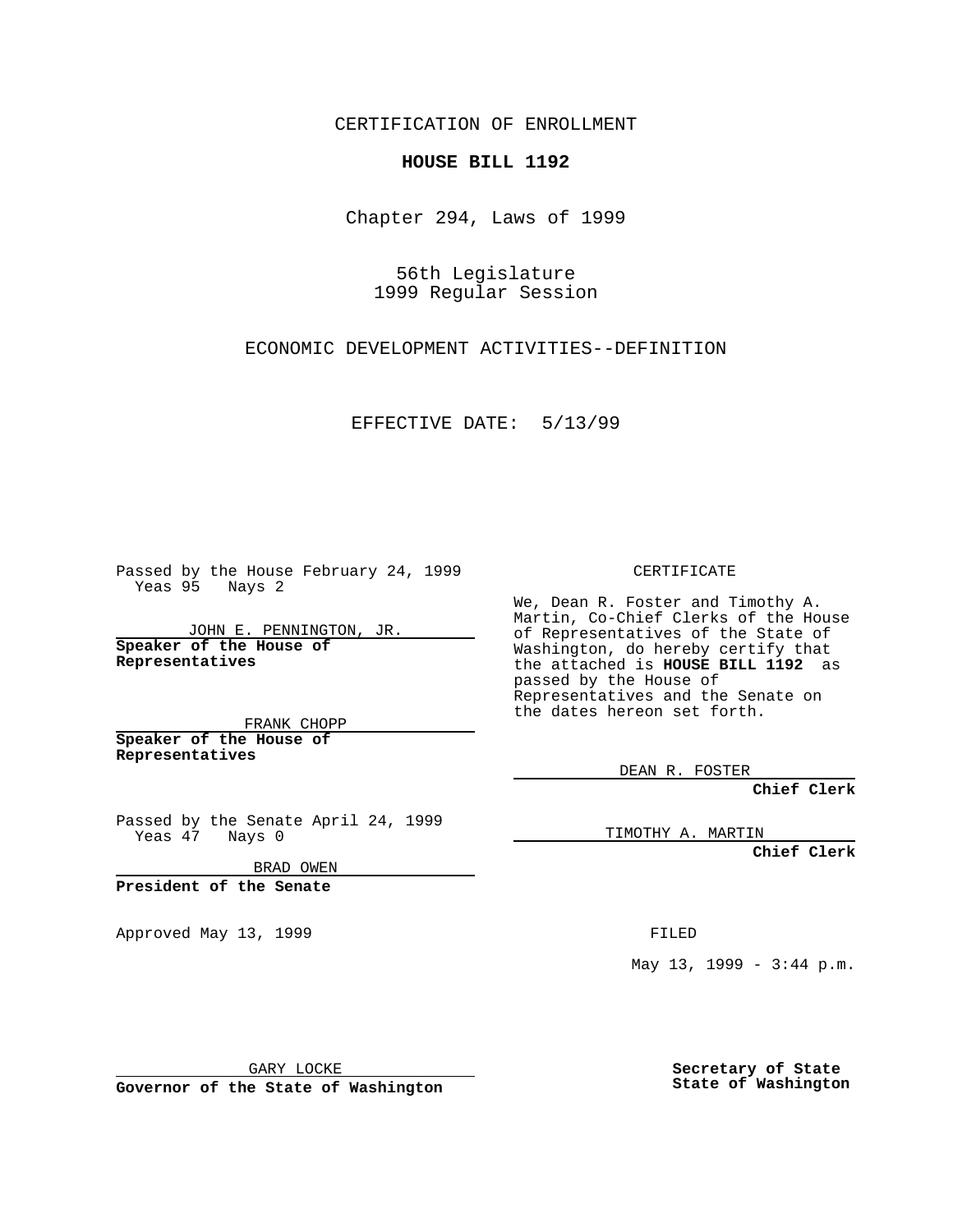## **HOUSE BILL 1192** \_\_\_\_\_\_\_\_\_\_\_\_\_\_\_\_\_\_\_\_\_\_\_\_\_\_\_\_\_\_\_\_\_\_\_\_\_\_\_\_\_\_\_\_\_\_\_

Passed Legislature - 1999 Regular Session

## **State of Washington 56th Legislature 1999 Regular Session**

**By** Representatives Morris, Dunn, Miloscia, Veloria, Eickmeyer, DeBolt, Quall, Linville, Wolfe, Barlean, Kenney and Santos

Read first time 01/18/1999. Referred to Committee on Economic Development, Housing & Trade.

1 AN ACT Relating to the Washington economic development finance 2 authority; reenacting and amending RCW 43.163.010; and declaring an 3 emergency.

4 BE IT ENACTED BY THE LEGISLATURE OF THE STATE OF WASHINGTON:

5 **Sec. 1.** RCW 43.163.010 and 1994 c 238 s 1 and 1994 c 92 s 498 are 6 each reenacted and amended to read as follows:

7 As used in this chapter, the following words and terms have the 8 following meanings, unless the context requires otherwise:

 (1) "Authority" means the Washington economic development finance authority created under RCW 43.163.020 or any board, body, commission, department or officer succeeding to the principal functions of the authority or to whom the powers conferred upon the authority shall be 13 given by law;

 (2) "Bonds" means any bonds, notes, debentures, interim certificates, conditional sales or lease financing agreements, lines of credit, forward purchase agreements, investment agreements, and other banking or financial arrangements, guaranties, or other obligations issued by or entered into by the authority. Such bonds may be issued 19 on either a tax-exempt or taxable basis;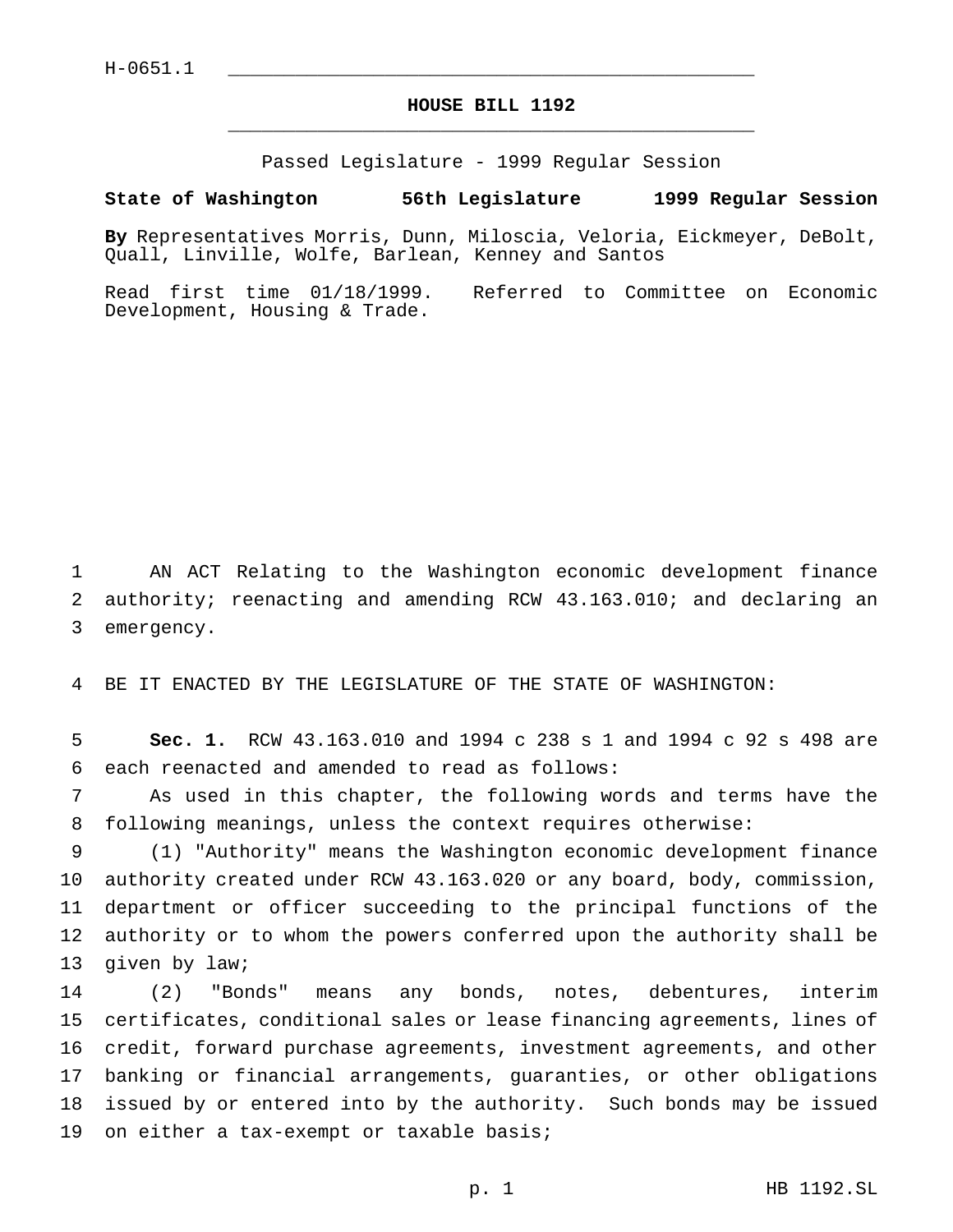(3) "Borrower" means one or more public or private persons or entities acting as lessee, purchaser, mortgagor, or borrower who has obtained or is seeking to obtain financing either from the authority or from an eligible banking organization that has obtained or is seeking to obtain funds from the authority to finance a project. A borrower may include a party who transfers the right of use and occupancy to another party by lease, sublease or otherwise, or a party who is seeking or has obtained a financial guaranty from the authority;

 (4) "Eligible banking organization" means any organization subject to regulation by the director of the department of financial institutions, any national bank, federal savings and loan association, and federal credit union located within this state;

 (5) "Eligible export transaction" means any preexport or export activity by a person or entity located in the state of Washington involving a sale for export and product sale which, in the judgment of the authority: (a) Will create or maintain employment in the state of Washington, (b) will obtain a material percent of its value from manufactured goods or services made, processed or occurring in Washington, and (c) could not otherwise obtain financing on reasonable terms from an eligible banking organization;

 (6) "Eligible farmer" means any person who is a resident of the state of Washington and whose specific acreage qualifying for receipts from the federal department of agriculture under its conservation reserve program is within the state of Washington;

 (7) "Eligible person" means an individual, partnership, corporation, or joint venture carrying on business, or proposing to carry on business within the state and is seeking financial assistance under RCW 43.163.210;

 (8) "Financial assistance" means the infusion of capital to persons for use in the development and exploitation of specific inventions and products;

 (9) "Financing document" means an instrument executed by the authority and one or more persons or entities pertaining to the issuance of or security for bonds, or the application of the proceeds of bonds or other funds of, or payable to, the authority. A financing document may include, but need not be limited to, a lease, installment sale agreement, conditional sale agreement, mortgage, loan agreement, trust agreement or indenture, security agreement, letter or line of credit, reimbursement agreement, insurance policy, guaranty agreement,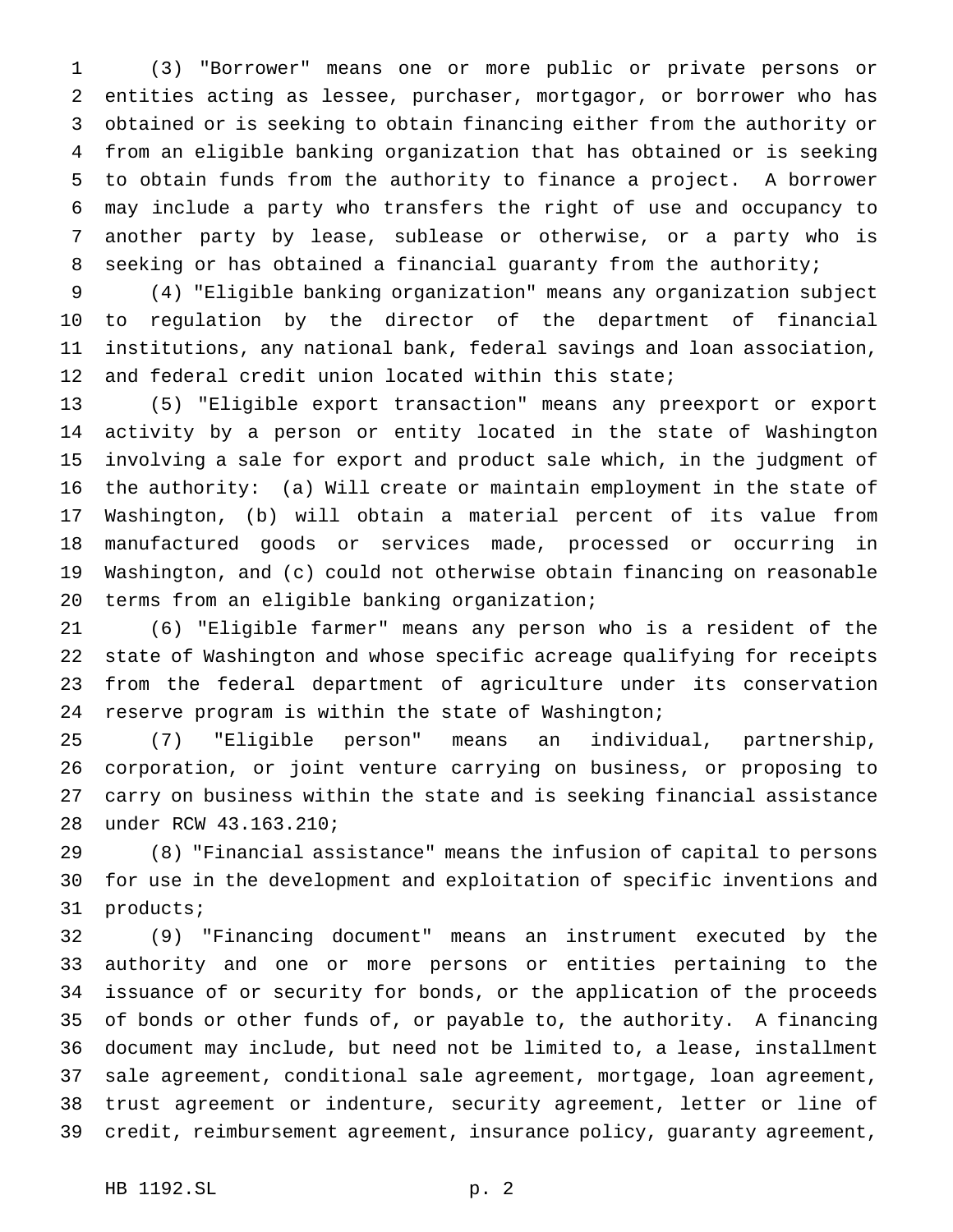or currency or interest rate swap agreement. A financing document also may be an agreement between the authority and an eligible banking organization which has agreed to make a loan to a borrower;

 (10) "Plan" means the general plan of economic development finance objectives developed and adopted by the authority, and updated from time to time, as required under RCW 43.163.090;

 (11) "Economic development activities" means activities related to: Manufacturing, processing, research, production, assembly, tooling, 9 warehousing, airports, docks and wharves, mass commuting facilities, 10 high-speed intercity rail facilities, public broadcasting, pollution 11 control, solid waste disposal, federally qualified hazardous waste 12 facilities, energy generating, conservation, or transmission 13 facilities, and sports facilities and industrial parks and activities conducted within a federally designated enterprise or empowerment zone 15 or geographic area of similar nature;

(12) "Project costs" means costs of:

 (a) Acquisition, lease, construction, reconstruction, remodeling, refurbishing, rehabilitation, extension, and enlargement of land, rights to land, buildings, structures, docks, wharves, fixtures, machinery, equipment, excavations, paving, landscaping, utilities, approaches, roadways and parking, handling and storage areas, and similar ancillary facilities, and any other real or personal property included in an economic development activity;

 (b) Architectural, engineering, consulting, accounting, and legal costs related directly to the development, financing, acquisition, lease, construction, reconstruction, remodeling, refurbishing, rehabilitation, extension, and enlargement of an activity included under subsection (11) of this section, including costs of studies assessing the feasibility of an economic development activity;

 (c) Finance costs, including the costs of credit enhancement and discounts, if any, the costs of issuing revenue bonds, and costs incurred in carrying out any financing document;

 (d) Start-up costs, working capital, capitalized research and development costs, capitalized interest during construction and during the eighteen months after estimated completion of construction, and capitalized debt service or repair and replacement or other appropriate reserves;

 (e) The refunding of any outstanding obligations incurred for any of the costs outlined in this subsection; and